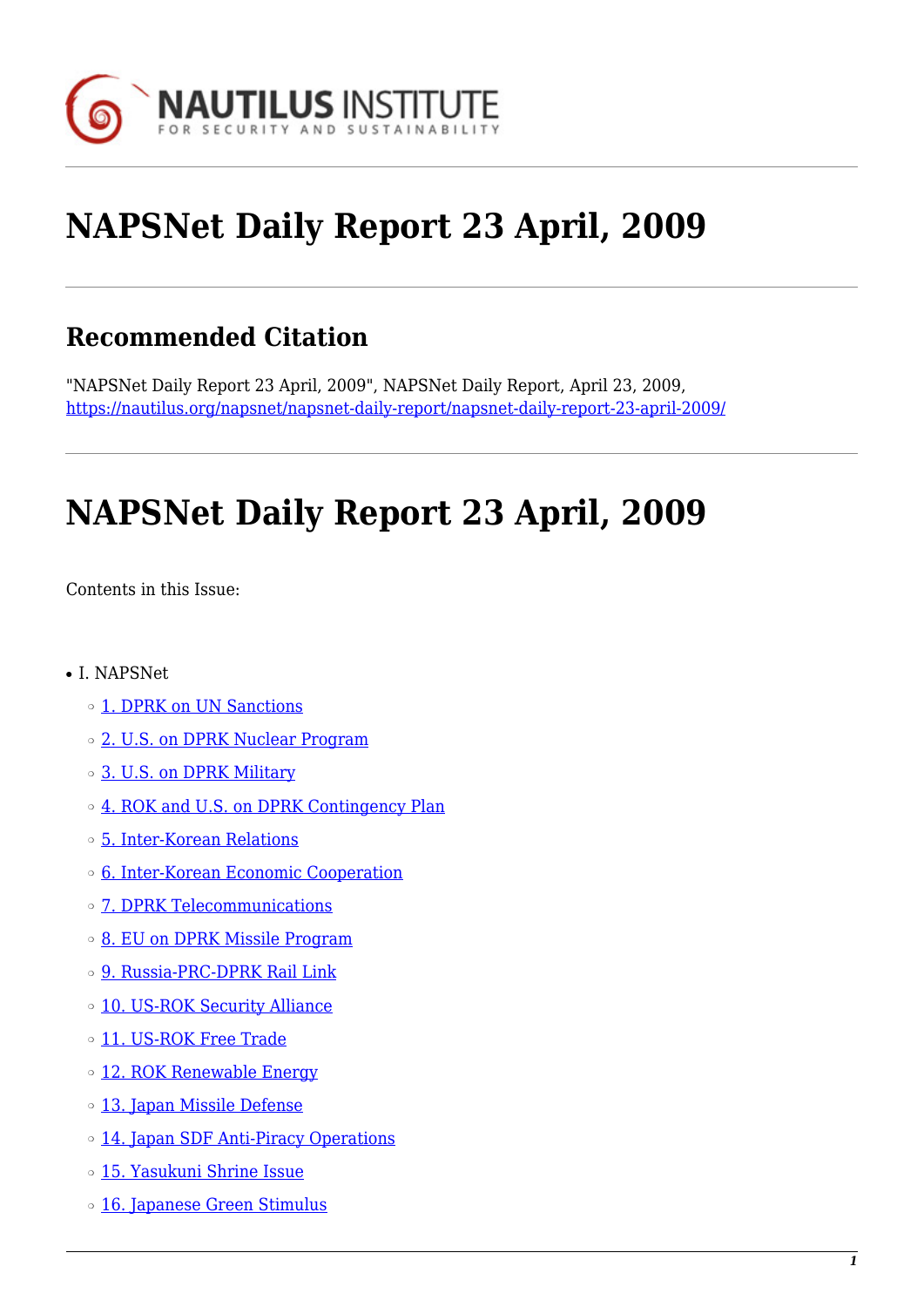- o [17. Japan Nuclear Power](#page-5-3)
- ❍ [18. Cross Strait Relations](#page-6-0)
- o [19. PRC Navy](#page-6-1)
- ❍ [20. PRC Tibet Issue](#page-6-2)
- ❍ [21. PRC Rural Government](#page-7-0)
- ❍ [22. PRC Economy](#page-7-1)
- ❍ [23. PRC Environment](#page-7-2)
- ❍ [24. PRC Renewable Energy](#page-8-0)
- o [25. PRC Climate Change](#page-8-1)
- ❍ [26. PRC Demographics](#page-8-2)
- II. PRC Report
	- o [27. PRC Energy Supply](#page-9-0)
	- ❍ [28. PRC Environment](#page-9-1)
	- ❍ [29. PRC Civil Society](#page-9-2)
- III. ROK Report
	- ❍ [30. DPRK Economy](#page-9-3)
	- o [31. DPRK Human Rights](#page-10-0)
	- ❍ [32. U.S and Inter-Korean Relations](#page-10-1)
	- ❍ [33. PRC-ROK Trade Relations](#page-10-2)
	- o [34. PRC Trade Policy](#page-10-3)

[Preceding NAPSNet Report](https://nautilus.org/mailing-lists/napsnet/dr/2009-2/napsnet-daily-report-22-april-2009/)

MARKTWO

### **I. NAPSNet**

### <span id="page-1-0"></span>**1. DPRK on UN Sanctions**

<span id="page-1-1"></span>Reuters ("NORTH KOREA DISMISSES STEPPED-UP SANCTIONS EFFORT AT U.N.", 2009/04/22) reported that the DPRK dismissed U.N. Security Council efforts to prepare a list of DPRK firms to be blacklisted. "We have already made ourselves clear," DPRK Deputy U.N. Ambassador Pak Tok Hun told reporters outside a closed-door meeting of the Security Council sanctions committee on the DPRK. "We don't recognize that statement, because it runs against ... international laws," he said. "We have the rights, as I told you, the rights to make peaceful use of outer space."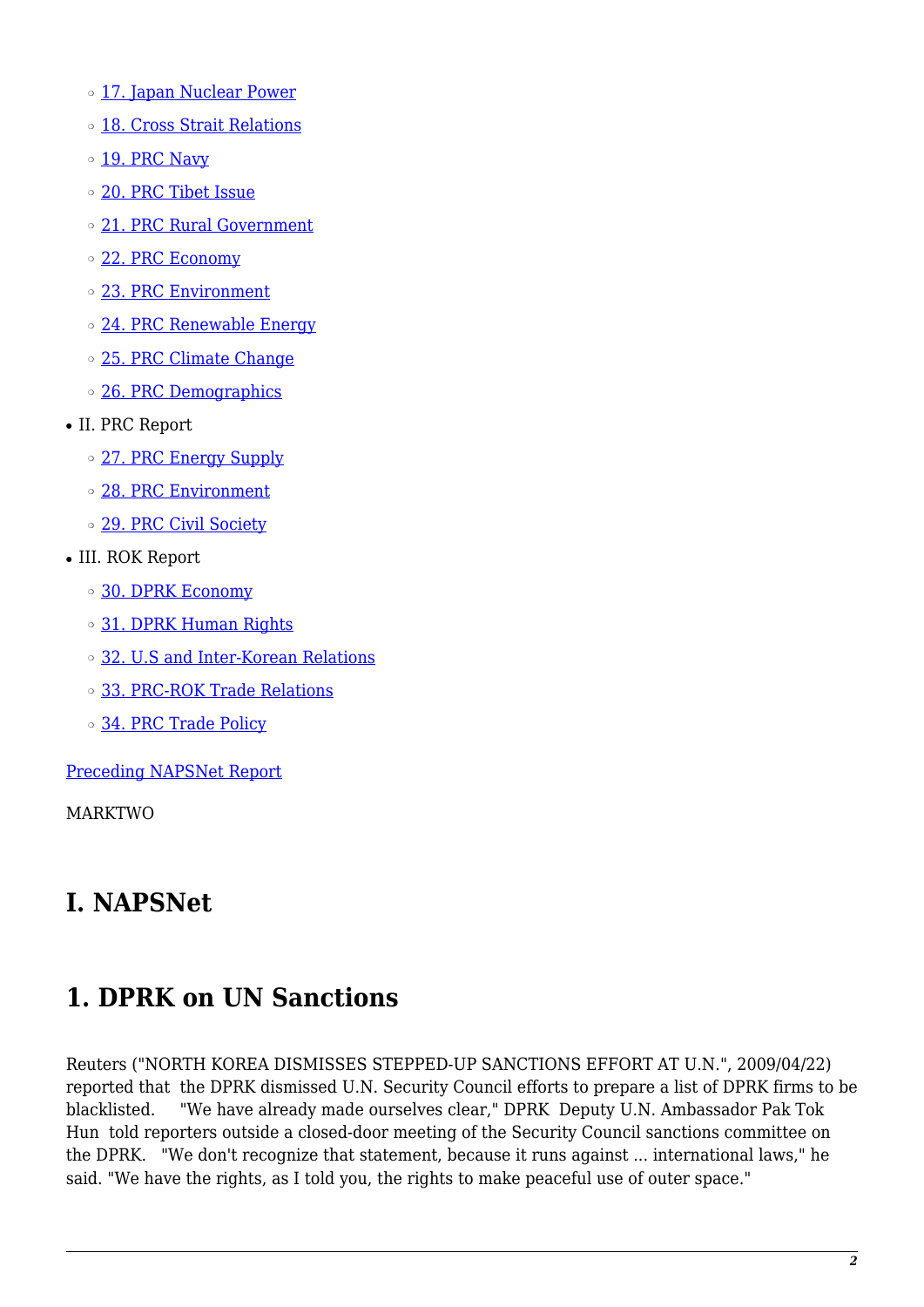### **2. U.S. on DPRK Nuclear Program**

Chosun Ilbo ("U.S. IN NO HURRY TO TACKLE N. KOREA", 2009/04/21) reported that the U.S. administration has nine months until it will have to get serious on DPRK issues, an American diplomat recently said in a private conversation, suggesting President Barack Obama is in no hurry to deal with the renegade country. The main reason is in domestic factors in the DPRK. Their nuclear facilities are outdated, so even if it resumes its nuclear program, it will take considerable time for it to arrive at a point where it could pose a serious threat to America. It will take more than six months to restore all the facilities it needs to produce plutonium for nuclear weapons.

<span id="page-2-0"></span>[\(return to top\)](#page-0-0) 

### **3. U.S. on DPRK Military**

Yonhap News (Lee Youkyung and Kim Eun-jung, "U.S. COMMANDER RAISES CONCERNS OVER N. KOREAN ARTILLERY THREAT", Seoul, 2009/04/22) reported that Gen. Walter Sharp, the top U.S. commander in the ROK said Wednesday that the DPRK possesses "the world's largest artillery force" that could wreak havoc on Seoul should the communist state decide to provoke a full-fledged conflict. Speaking to a group of business leaders, Sharp disclosed in a presentation that the DPRK is believed to have 13,000 frontline artillery guns that could "rain on Seoul" and maintain 80,000 special forces. "North Korea has an old but very large military that is positioned in a very dangerous place, very close to the Republic of Korea," Sharp said.

<span id="page-2-1"></span>[\(return to top\)](#page-0-0) 

### **4. ROK and U.S. on DPRK Contingency Plan**

Korea Times (Jung Sung-ki, "S. KOREA, US CHART CONTINGENCY PLANS ON N. KOREA", Seoul, 2009/04/22) reported that the ROK and the United States will complete their joint action plans to respond to any type of internal instability in the DPRK this month, a government source said Wednesday. The source said the plan will include specific courses of action to cope with a mass inflow of DPRK refugees, a civil war provoked by revolt or coup, ROK hostages being held in the DPRK and natural disasters, such as earthquakes and floods.

<span id="page-2-2"></span>[\(return to top\)](#page-0-0) 

### **5. Inter-Korean Relations**

Yonhap News (Byun Duk-kun and Kim Hyun, "N. KOREA WARNED SEOUL OVER PSI CAMPAIGN AT KAESONG MEETING", Seoul, 2009/04/22) reported that the DPRK warned the ROK against joining the U.S.-led anti-proliferation regime, officials in Seoul said Wednesday. At the meeting, the DPRK delegation said ROK's joining of the Proliferation Security Initiative will lead to "confrontation" between the divided Koreas, said the officials, asking not to be identified.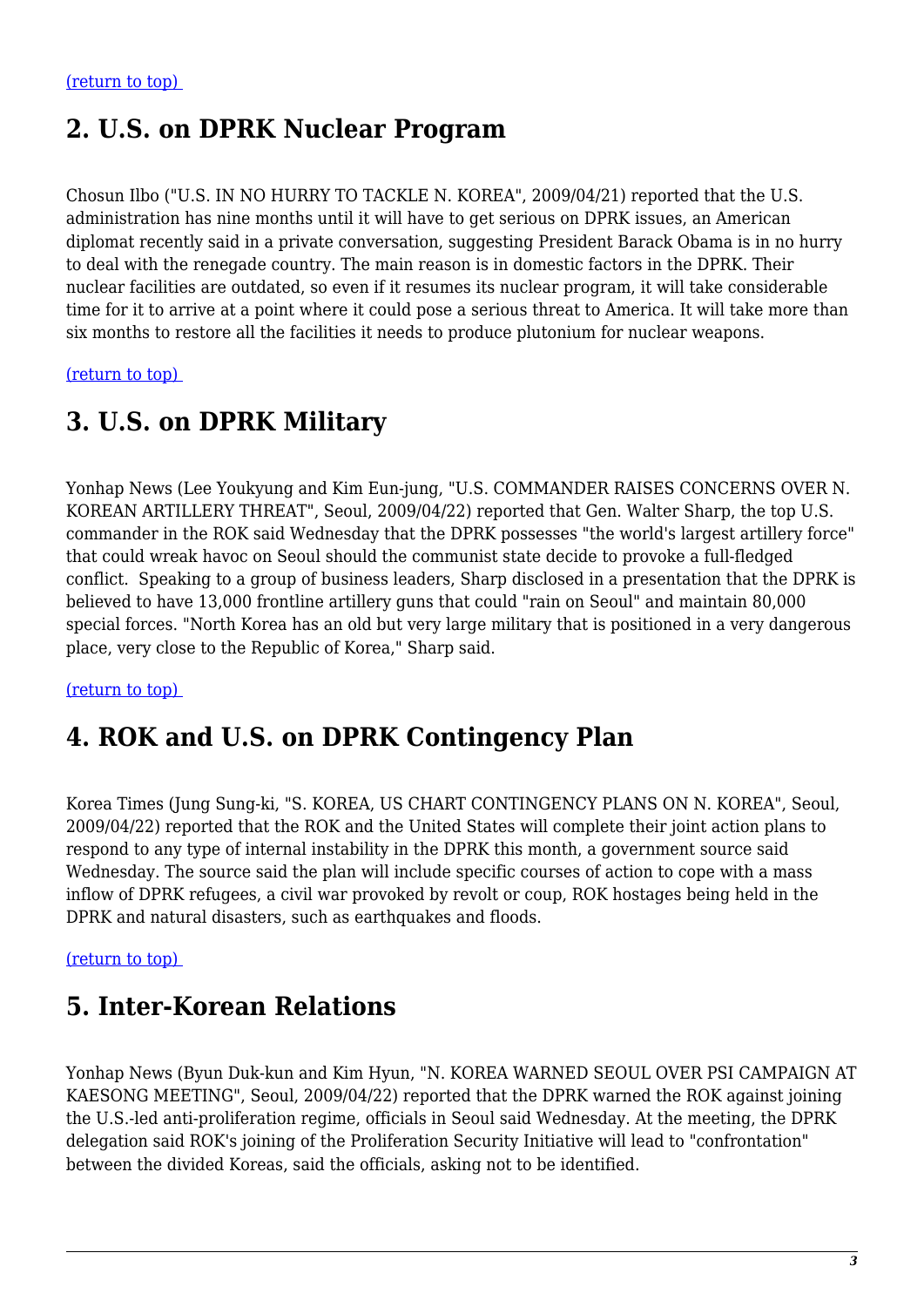Yonhap News (Kim Hyun, "N. KOREA SAYS S. KOREA MOVED BORDER MARKER IN 'SERIOUS MILITARY PROVOCATION'", 2009/04/22) reported that the DPRK claimed Wednesday that the ROK has arbitrarily moved a military demarcation line marker in a "serious military provocation" violating the armistice of the Korean War. The DPRK's official Korean Central News Agency said ROK's army "recently moved Marker No. 0768 of the Military Demarcation Line" dozens of meters closer to DPRK's side in the east. The report also said, "Should it do not accept the just demand of the DPRK, the latter will take a measure for self-defense and the South Korean warmongers will be held entirely accountable for all the ensuing consequences."

#### <span id="page-3-0"></span>[\(return to top\)](#page-0-0)

#### **6. Inter-Korean Economic Cooperation**

Joong-Ang Ilbo ("NORTH WANTS NEW KAESONG TALKS 'AS SOON AS POSSIBLE'", 2009/04/22) reported that the ROK government said that it would consider holding further talks with the DPRK on the Kaesong Industrial Complex but was still reviewing demands the DPRK made during a short meeting the day before. According to a Blue House source, the DPRK said late Tuesday that it wanted to meet with the ROK again within a week. The DPRK told the ROK delegation that it will require Seoul to start paying fees for use of DPRK land in 2010, four years earlier than stipulated in the waiver clause in the current contract. Also, the DPRK asked that the ROK raise wages for DPRK workers "to a realistic level."

#### <span id="page-3-1"></span>[\(return to top\)](#page-0-0)

### **7. DPRK Telecommunications**

Institute for Far Eastern Studies ("DPRK CELL PHONE SUBSCRIBERS TOP 20,000- COSTS, SERVICES DETAILED", 2009/04/22) reported that since 3G cellular phones were first offered in the DPRK last December, more than 20,000 customers have signed up for service. Mobile phones are available to anyone who submits required information on an application to a service center, along with an application fee of 50 Yuan, or approximately one Euro, or 130 Yen. Currently, telephones are selling for between 110 Euros for basic handsets, to as much as 240 Euros for phones with cameras and other functions.

#### <span id="page-3-2"></span>[\(return to top\)](#page-0-0)

#### **8. EU on DPRK Missile Program**

Kyodo News ("EUROPEAN AMBASSADORS BOYCOTT PYONGYANG EVENTS AFTER ROCKET LAUNCH", Beijing, 2009/04/22) reported that European ambassadors to Pyongyang stayed away from last week's commemoration of the anniversary of the late DPRK founder's birthday to protest the country's recent rocket launch, diplomatic sources said Wednesday. The European Union countries with embassies in North Korea are Britain, Bulgaria, the Czech Republic, Germany, Poland, Romania and Sweden. When European Union ambassadors staged a similar boycott after the DPRK test-fired missiles in July 2006, Pyongyang retaliated by cutting off contact with the European diplomatic community for weeks.

#### <span id="page-3-3"></span>[\(return to top\)](#page-0-0)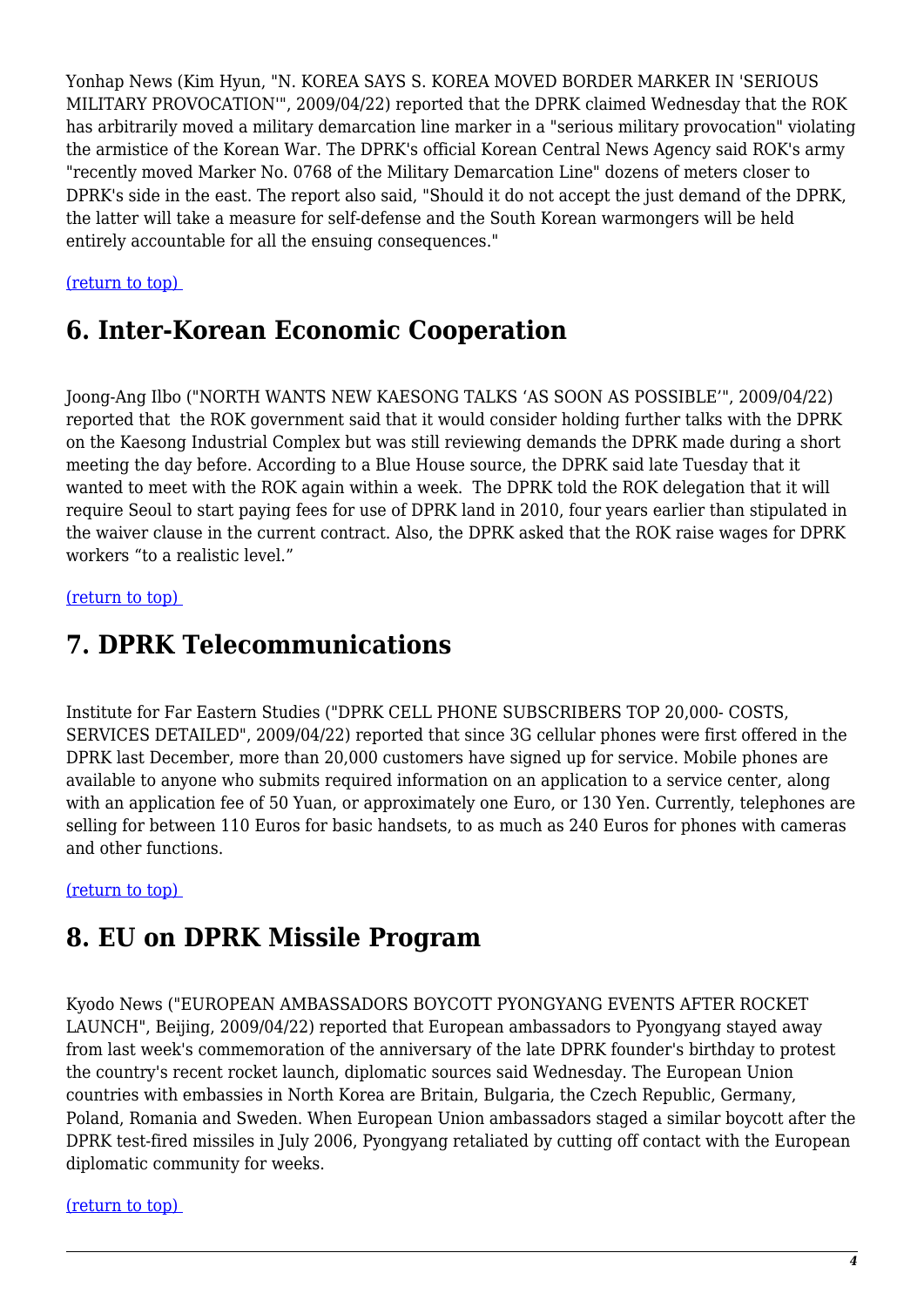# **9. Russia-PRC-DPRK Rail Link**

RIA Novosti ("RUSSIA, CHINA COULD OPEN RAIL LINK VIA N. KOREA THIS YEAR", Vladivostok, 2009/04/22) reported that a new international rail transport corridor linking Russia and the PRC via the DPRK could open in 2009, a regional issue of the popular Russian business daily Kommersant said. The rail line is expected to link the Russian settlement of Khasan, the DPRK border town of Tumangang and the PRC's Tumen. "The Chinese side has already delivered fuel, a locomotive and variable gauge wheel sets, so that Russian rail carriages can travel along the narrower North Korean track," the newspaper said, citing a spokesman from the Russian company.

#### <span id="page-4-0"></span>[\(return to top\)](#page-0-0)

#### **10. US-ROK Security Alliance**

Korea Hearld ("U.S. TO KEEP 'NUCLEAR UMBRELLA' AFTER 2012", 2009/04/22) reported that the commander of the US troops stressed that Washington will continue to offer the ROK protection under its nuclear umbrella after the 2012 transfer of wartime operational control. "The Mutual Defense Treaty will remain effective," said Gen. Walter Sharp, who also heads the Combined Forces Command over the two allied militaries. He was speaking at a forum on the future role of the U.S. troops and the direction of the US-ROK alliance. The commander stressed that the US and ROK militaries, although separated after the April 2012 transfer, will continue to operate according to one military operation plan, and not two.

<span id="page-4-1"></span>[\(return to top\)](#page-0-0) 

### **11. US-ROK Free Trade**

Reuters (Jack Kim, "S. KOREA-U.S. TRADE PACT CLEARS CRUCIAL HURDLE", Seoul, 2009/04/22) reported that the ROK parliament's foreign affairs committee approved on Wednesday a free trade deal with the United States signed two years ago, paving the way for the entire assembly to vote on the pact this month. Amid a rowdy scene in which ruling conservative Grand National Party members physically fought off opposition lawmakers trying to stop the proceedings, the committee passed the deal. The scene was reminiscent of a melee over the trade pact in parliament late last year, when sledgehammer-swinging opposition MPs tried to break through a barricade of office furniture and fire extinguisher-spraying ruling party legislative aides.

#### <span id="page-4-2"></span>[\(return to top\)](#page-0-0)

#### **12. ROK Renewable Energy**

<span id="page-4-3"></span>Reuters (Angela Moon, "S. KOREA WINS \$170M IN RENEWABLE ENERGY INVESTMENT", Seoul, 2009/04/21) reported that the ROK has won \$170 million in investment from foreign companies for renewable energy development, the Energy Ministry said on Tuesday. The ROK signed a memorandum of understanding with European firms for a total investment of \$200 million, of which \$170 would be spent on renewable energy development, it said. Agreements have been reached with Denmark's Vestas, Austria's SSf, Swiss Gudel, and Germany's Solvay SA.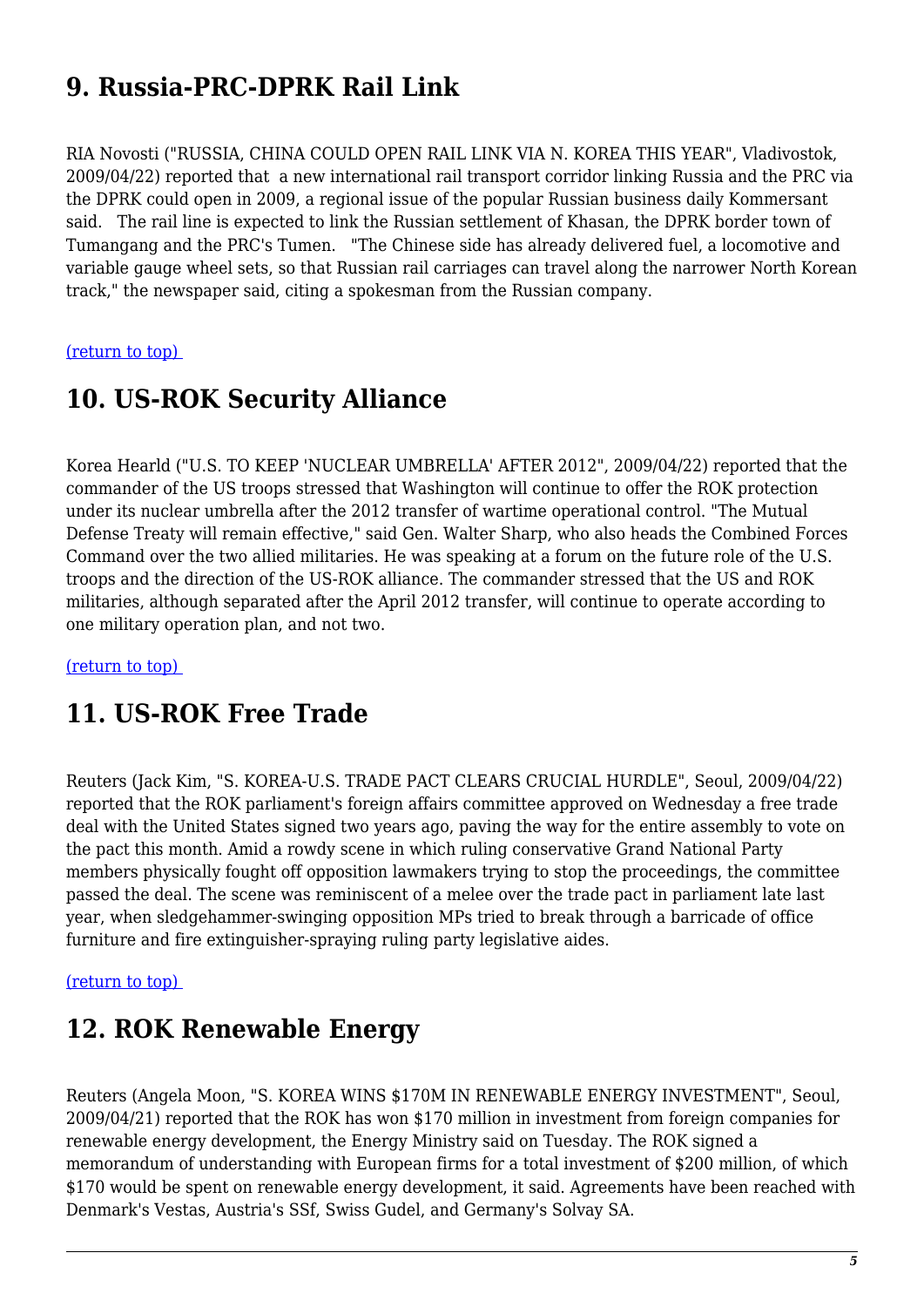# **13. Japan Missile Defense**

Reuters ("JAPAN MULLS SATELLITE FOR MISSILE LAUNCH DETECTION", Tokyo, 2009/04/22) reported that Japan is mulling an early warning satellite that can detect missile launches, a government official said Wednesday, amid worries about the DPRK's missile power. Asked whether Japan is considering an early warning satellite, Kei Oguro, an official at the government's Strategic Headquarters for Space Policy, said: "I think there certainly are views like that." But he was unable to confirm whether the idea will be included in the draft of the government's first comprehensive space strategy.

<span id="page-5-0"></span>[\(return to top\)](#page-0-0) 

### **14. Japan SDF Anti-Piracy Operations**

Kyodo News ("ANTIPIRACY LEGISLATION TALKS BREAK DOWN BETWEEN RULING BLOC, DPJ ", 2009/04/22) reported that t alks on amending an antipiracy bill between the ruling parliamentary bloc and the main opposition party broke down Wednesday, leading the governing coalition to plan its passage through a House of Representatives panel on Thursday. After the deliberations in which Prime Minister Taro Aso will take part, the lower house's special committee on antipiracy operations will vote on the government-sponsored bill without an amendment, ruling bloc lawmakers said.

<span id="page-5-1"></span>[\(return to top\)](#page-0-0) 

### **15. Yasukuni Shrine Issue**

Agence France-Presse ("JAPAN LAWMAKERS VISIT WAR SHRINE", Tokyo, 2009/04/22) reported that nearly 90 Japanese politicians visited a controversial Tokyo shrine. Escorted by a Shinto priest, 87 ruling and opposition lawmakers, mostly from Aso's Liberal Democratic Party, sipped sake, or Japanese rice wine, at the Yasukuni shrine's traditional start of the spring festival. The politicians included three vice-ministers and their number was up from 62 last year despite Tokyo's effort to improve ties with Asian countries angered by Japanese crimes in World War II.

#### <span id="page-5-2"></span>[\(return to top\)](#page-0-0)

# **16. Japanese Green Stimulus**

Asahi Shimbun ("GREEN CREDIT SYSTEM STARTS MAY 15", Tokyo, 2009/04/22) reported that in Japan, a system to reward purchases of eco-friendly appliances will begin May 15, the government said Tuesday. The program aims to spur "green" spending by consumers hanging onto their cash amid the recession. Consumers will be awarded "eco-action points" on purchases of energy-efficient refrigerators, air conditioners and TVs that meet environmental standards. The points can go toward purchases of other products.

<span id="page-5-3"></span>[\(return to top\)](#page-0-0)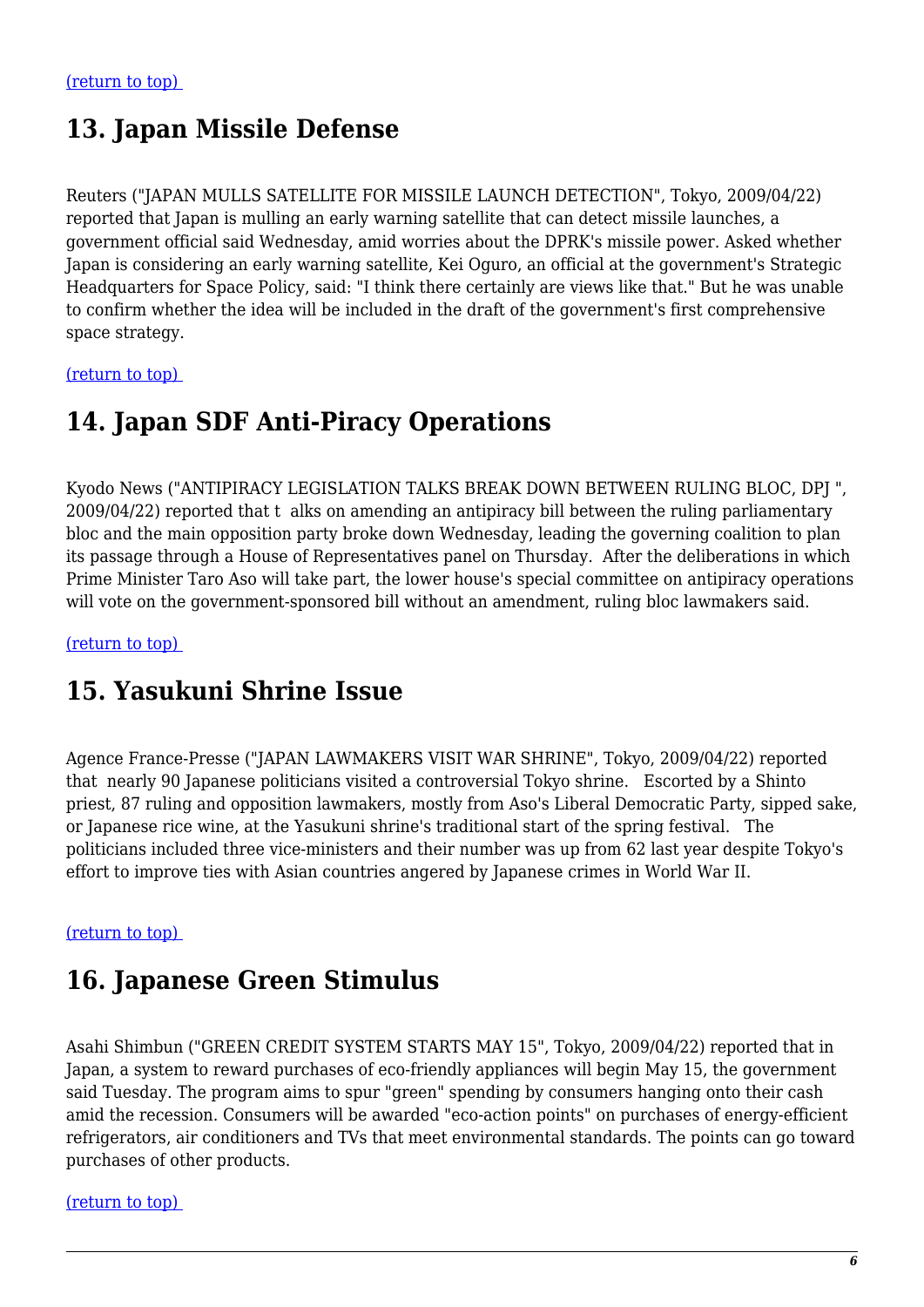# **17. Japan Nuclear Power**

The Yomiuri Shimbun ("MONJU N-REACTOR KEY TO ENERGY SECURITY", 2009/04/22) reported that setting clear goals is important when developing new technologies. But what is the case regarding the Monju fast-breeder reactor? Capable of highly effective utilization of uranium resources and an important potential contributor to the nuclear fuel cycle, the development of fastbreeder reactors has been promoted by both the public and private sectors. But it has proven difficult to clearly state when operations at the Monju reactor will resume following a series of problems.

<span id="page-6-0"></span>[\(return to top\)](#page-0-0) 

## **18. Cross Strait Relations**

Kyodo News ("TAIWAN'S MA CALLS FOR U.S. TO RESIST WAVERING ON ARMS SALES", 2009/04/22) reported that Taiwanese President Ma Ying-jeou, in a rare teleconference with a U.S. think tank, urged the United States "to not hesitate" on sensitive arms sales to the island . "We need high-performance jet fighters to replace our aging F-5s and other less sophisticated arms," Ma said, referring Taipei's repeated requests for F-16C/Ds from Washington, which has balked at kick- starting the procurement process for the aircraft because of pressure from the PRC [.](http://search.breitbart.com/q?s=China&sid=breitbart.com) 

Agence France-Presse ("TAIWAN PRESIDENT DEFENDS DIPLOMATIC CHINA TRUCE - REPORT", 2009/04/22) reported that Taiwan's President Ma Ying-jeou on Wednesday defended his push for a truce to end a decades-old diplomatic battle with the PRC, saying he believes Beijing has reacted positively to his overtures. He said that under the policy, "Taipei did not take active steps to cultivate Beijing's allies, and Beijing must have felt our goodwill and have started to respond positively." "Without the truce, Taiwan may have lost two or three allies," he added.

#### <span id="page-6-1"></span>[\(return to top\)](#page-0-0)

#### **19. PRC Navy**

Xinhua ("CHINA URGES WORLD NAVIES TO TEAM UP", Qingdao, China, 2009/04/22) reported that the world's navies must work together to combat threats such as terrorism and piracy, Wu Shengli, commander admiral of the PRC navy, said yesterday. It is the obligation of the naval forces of all countries to work together to ensure safety of the oceans and to crack down on these threats, Wu said. Exchanges and cooperation between naval forces of different countries will enhance mutual trust and development, he added.

#### <span id="page-6-2"></span>[\(return to top\)](#page-0-0)

#### **20. PRC Tibet Issue**

Agence France-Presse ("CHINA 'ACTING LIKE A CHILD' ON RIGHTS: DALAI LAMA", Tokyo,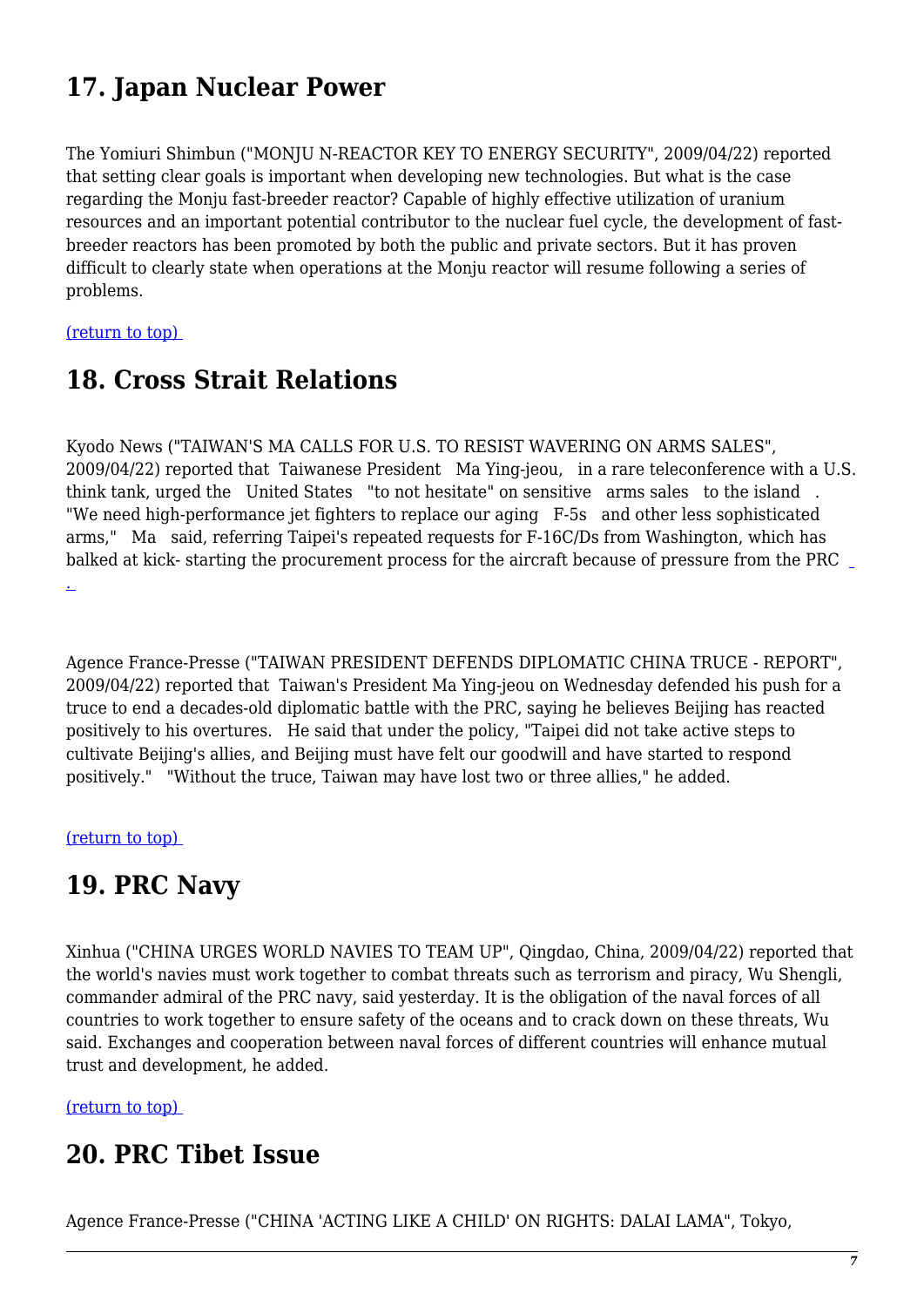2009/04/22) reported that the Dalai Lama accused the PRC of "acting like a child" in cracking down on Tibetans and other minorities. The Tibetan spiritual leader told reporters in Japan that while the PRC could boast military, economic and population muscle, it feared even small signs of dissent. He said "Now the fourth condition to becoming a superpower is moral authority," he said. "That is lacking. Moral authority is very, very essential. Trust is key. State secrets destroy trust. That is the greatest obstacle to authority."

Xinhua (Wang Linyan, "DALAI'S VISIT LIKELY TO THREATEN SINO-U.S. RELATIONS", Beijing, 2009/04/22) reported that U.S. president Barack Obama risks damaging relations with the PRC if he meets the Dalai Lama in October, Chinese experts warn. "China would definitely be against the U.S. leader meeting the Dalai Lama as it would be a severe interference in China's internal affairs," said Fu Mengzi, a scholar on American studies at the China Institute of Contemporary International Relations. However, analysts said it's hard to conclude if Obama will meet the Dalai Lama.

<span id="page-7-0"></span>[\(return to top\)](#page-0-0) 

# **21. PRC Rural Government**

Time ("MORE AND MORE, RURAL CHINA IS GOING TO THE POLLS", 2009/04/22) reported that despite the inclement weather on a recent Wednesday morning, a steady stream of villagers appeared at the doors of the Communist Party headquarters in this community of some 3000 located just outside the northern port city of Tianjin, patiently waiting for their chance to cast a vote in triennial elections for the village's chief administrator and his two assistants. The PRC has been experimenting with various forms of direct elections at the village level for decades. Although the village elections are still dismissed by some critics as an attempt by the Party to be able to show direct democracy in action in the PRC without conceding any real power, they have received the growing endorsement of one key electorate: the villagers themselves.

#### <span id="page-7-1"></span>[\(return to top\)](#page-0-0)

### **22. PRC Economy**

Bloomberg News (Paul Panckhurst, "CHINA TO EXPAND OIL, GAS, MINERAL EXPLORATION ABROAD ", 2009/04/22) reported that the PRC, the world's fastest-growing major economy, plans to expand overseas exploration for oil, natural gas and minerals, taking advantage of the foreign need for funds amid the global credit shortage to secure resources. "The financial crisis has offered us a rare opportunity to expand outbound investments," Wang Chao, an assistant commerce minister, said today at a forum in Beijing. "Chinese companies should actively and prudently tackle the crisis while seizing opportunities to invest abroad."

#### <span id="page-7-2"></span>[\(return to top\)](#page-0-0)

# **23. PRC Environment**

Xinhua News ("REPORT TELLS LEGISLATURE CHINA'S AIR POLLUTION SITUATION STILL "GRAVE" ", 2009/04/22) reported that the PRC is in a "grave" situation in the fight against air pollution, since coal remains the dominant energy source, according to a report submitted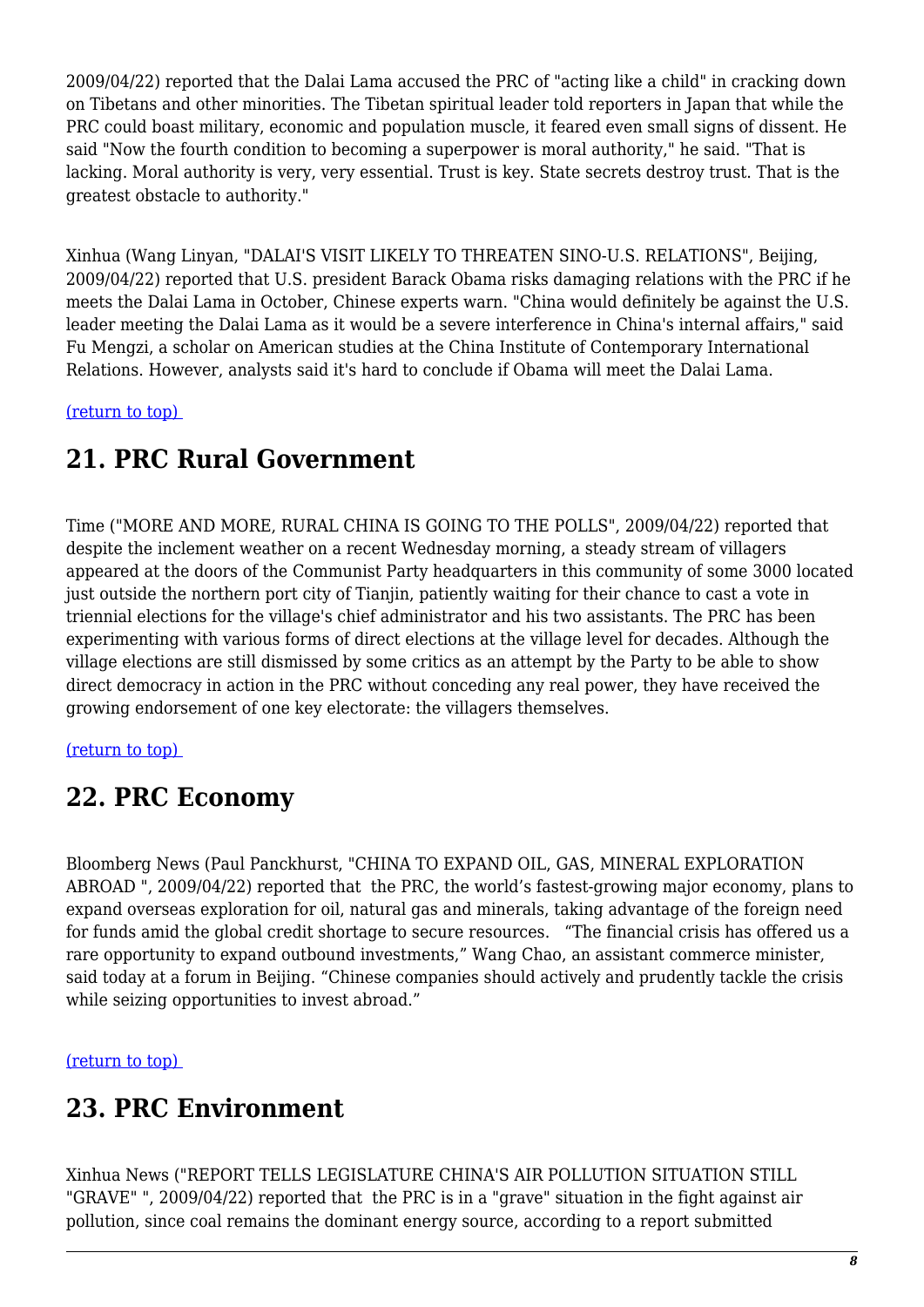Wednesday to the 11th National People's Congress (NPC) Standing Committee for review. "As the economy develops fast and energy consumption keeps rising, China has seen a complicated environmental situation in the past 20 to 30 years, which in many developed countries took hundreds of years" to become evident, said the report. "Our prevention and treatment of air pollution has made progress, but we are still in a grave situation, and the task is still arduous," said Zhou Shengxian, Minister of Environmental Protection.

#### <span id="page-8-0"></span>[\(return to top\)](#page-0-0)

### **24. PRC Renewable Energy**

China Economic Review ("VESTAS TO EXPAND IN CHINA", Beijing, 2009/04/22) reported that Denmark's Vestas Wind Systems has opened a facility in Inner Mongolia to capture more of the PRC's alternative energy market, the *Wall Street Journal* reported. The company plans to build a turbine with bigger blades tailored for Chinese conditions and will produce 800 turbines a year, said Lars Andersen, president of Vestas China operations. Vestas is ramping up production in the PRC at a time Beijing is promoting alternative energy to deal with worsening pollution. The PRC's windpower sector is on track to generate 100 gigawatts by 2020, more than triple the original target, said Fang Junshi, an official with the National Energy Administration.

#### <span id="page-8-1"></span>[\(return to top\)](#page-0-0)

#### **25. PRC Climate Change**

Xinhua News ("CHINA CALLS FOR A "LOW CARBON" LIFESTYLE NATIONWIDE ", 2009/04/22) reported that a one-year carbon emission reduction program proposed by the PRC's Ministry of Environmental Protection (MEP) was started in Beijing on Wednesday, World Earth Day, to encourage citizens nationwide to adjust their lifestyle and live a "low-carbon" lifestyle. "We want to raise the nation's awareness of energy saving and emission reduction, through a 'carbon-audit' program," said Zeng Hongying, a MEP senior official.

<span id="page-8-2"></span>[\(return to top\)](#page-0-0) 

#### **26. PRC Demographics**

New York Times (Dune Lawrence, "CHINA BEGINS TO ADDRESS A COMING WAVE OF ELDERLY", Beijing, 2009/04/22) reported that retirement homes in the PRC are becoming increasingly economically viable. The world's third-largest economy is aging so rapidly that by 2050, there may be only two working-age people for every senior citizen, compared with 13 to one now. That increases the urgency of the government's pledge to expand the PRC social safety net and make retirement benefits and health care accessible to as many of its 1.3 billion residents as possible. PRC's graying also requires a cultural shift as the tradition of families caring for aging relatives at home becomes more difficult.

#### [\(return to top\)](#page-0-0)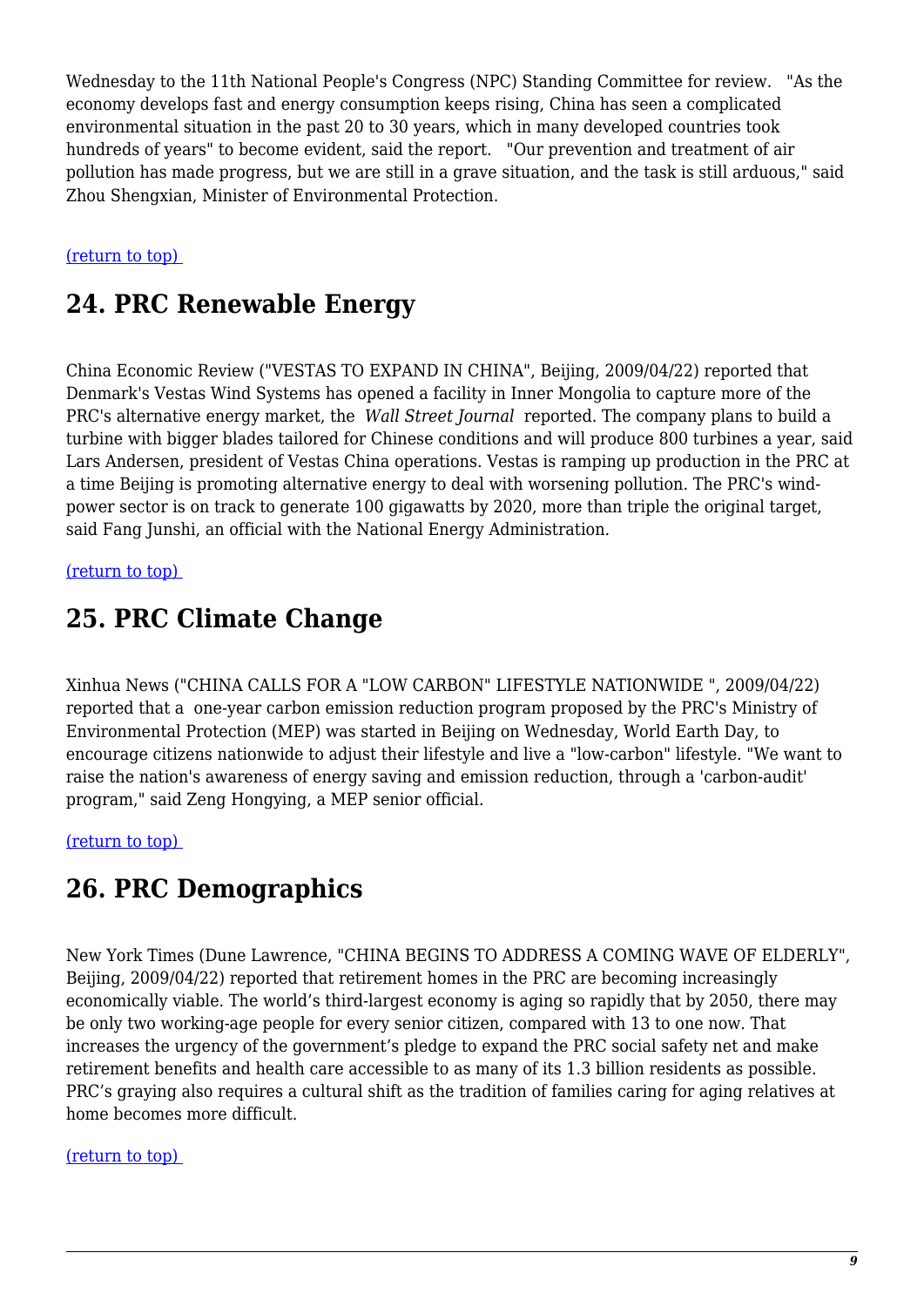### **II. PRC Report**

# <span id="page-9-0"></span>**27. PRC Energy Supply**

Shanghai Securities (Chen Qiyu, "CHINA AND KAZAKSTAN EXPECTED TO SIGN MORE ENERGY AGREEMENTS", 2009/04/21) reported that China and Kazakstan signed a "loans-for-oil" agreement of 10 billion U.S. dollars last week. On the Boao Forum for Asia held last weekend, one senior official of Kazakstan government said that the two countries will sign more agreements in fields of energy and others, including the cooperation on uranium.

<span id="page-9-1"></span>[\(return to top\)](#page-0-0) 

#### **28. PRC Environment**

Xinhua Net ("HONG KONG AND GUANGDONG JOINTLY FIGHT AGAINST ILLEGAL FISHING", 2009/04/21) reported that Firefighters Recruitment and Development Division of Hong Kang, Agriculture Fisheries and Conservation Department and Guangdong provincial Municipal Oceanic and Fishery Administration have jointly fought against illegal fishing activities yesterday, to protect marine ecology and environment. During the action, 20 fishing boats were found to have breached related rules.

<span id="page-9-2"></span>[\(return to top\)](#page-0-0) 

### **29. PRC Civil Society**

China NGO Interactive Forum ("SICHUAN RECONSTRUCTION FOCUS ON TOURISM", 2009/04/21) reported that tourism is always one of the pillar industries in Sichuan province. After the 512 earthquake last year, the whole industrial china of tourism is damaged seriously. Many tourist guides, employees in hotels and restaurants, workers in souvenir production enterprises have lost their jobs as a result. So the rehabilitation of tourism is quite important to the economic restoration of Sichuan. Therefore, NGOs such like One Foundation call for the public to go to Sichuan for tour, which will become the most actual help to Sichuan people.

[\(return to top\)](#page-0-0) 

#### **III. ROK Report**

#### <span id="page-9-3"></span>**30. DPRK Economy**

Goodfriends ("THE MARKET SHOULD NOT BE CLOSED", 2009/04/21) reported that it seemed that DPRK markets are being under more tightened control after the People's Assembly election in March. The merchants kept complaining. The controllers seemed to have succeeded in closing the market thoroughly. However, residents' positions are different. More people want to sell things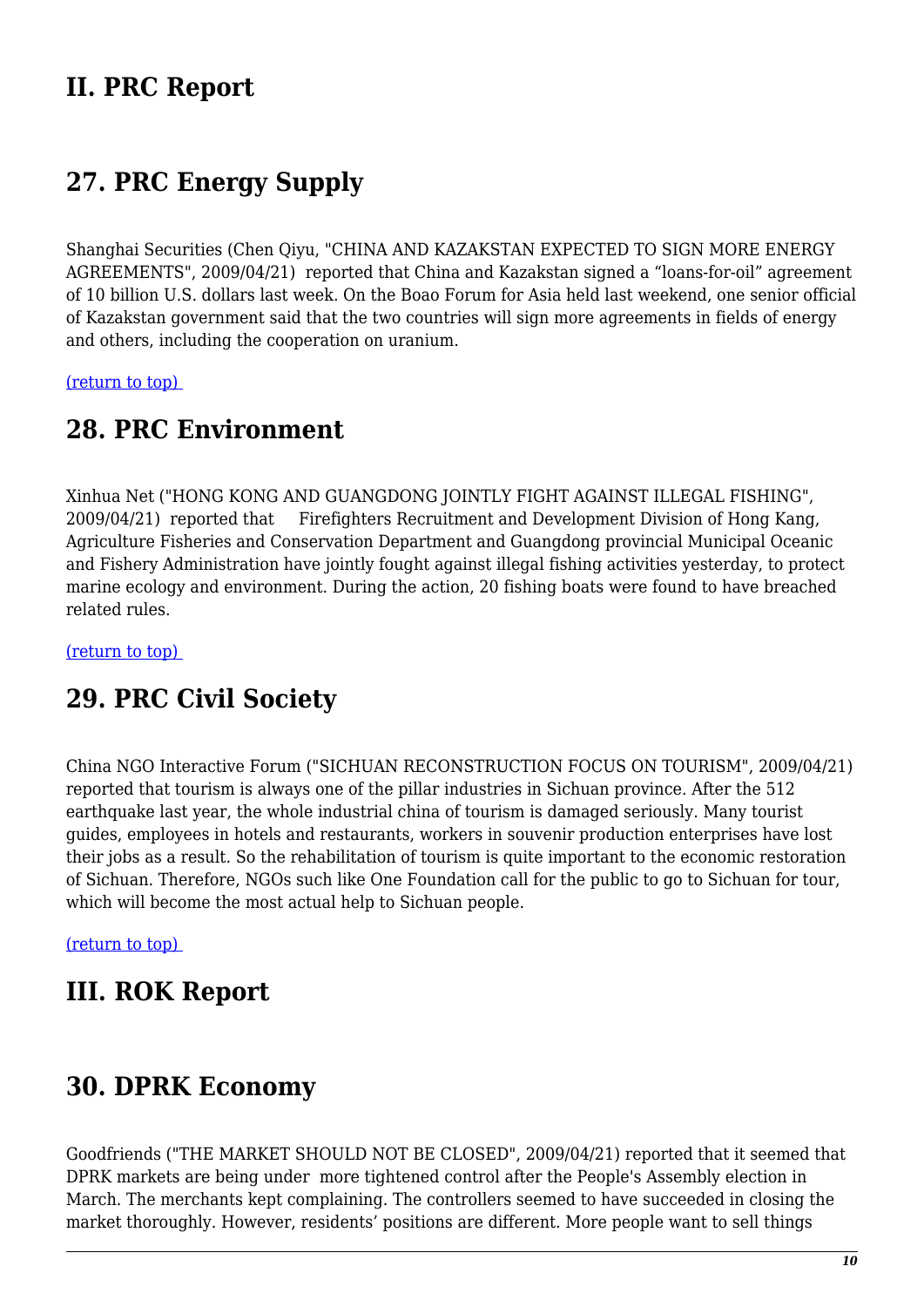secretly rather than paying taxes periodically. Currently, the DPRK authorities are having a hard time conveying their policy to the people. Nobody actually listens to them.

<span id="page-10-0"></span>[\(return to top\)](#page-0-0) 

# **31. DPRK Human Rights**

PSPD ("GNP OBSESSED WITH ESTABLISING LAW UPON DPRK HUMAN RIGHTS", 2009/04/21) said in a column that the ROK Grand National Party (GNP) stated that they would establish a law on DPRK human rights during the extraordinary session of the National Assembly in April. However, their obsession toward the establishment, which seems to be highly ineffective in improving the human rights of the DPRK people, is difficult to understand. Rather, they should focus more on how to activate 'the law upon the development of inter-Korean relationship' which was also established by them to soothe the tension between the two nations.

<span id="page-10-1"></span>[\(return to top\)](#page-0-0) 

# **32. U.S and Inter-Korean Relations**

Pressian (Seo Jae-jung, "OBAMA STOOD ON ALLY'S SIDE AND TURNED TO DIRECT CONVERSATION WITH DPRK", ) wrote that during his presidential race, Barack Obama always said that he would pay more attention to the opinion of US's allies. However, such a statement weakened his position when the DPRK fired a rocket missile. His decision to consider his allies more than any other parties despite several risky factors may change if the result of it is only worse. It is known that the US is still maintaining the conversation channel with the DPRK through the New York channel. However, the Japan, PRC, and Russia also seem to do a similar thing. Though the newly created tension in the Korean Peninsula may seem a temporary and limited phenomenon, it seems to be deepening unfortunately.

#### <span id="page-10-2"></span>[\(return to top\)](#page-0-0)

### **33. PRC-ROK Trade Relations**

Future Strategy Institution (Han Suk-hee, "IMPLICATION OF ROK'S FTA IN TERMS OF INTERNATIONAL POLITICS", 2009/04/21) said in a column that concerning the conclusion of the ROK's FTAs, domestic experts emphasize that further studies and analyses are necessary to minimize political and economical impact of an ROK-PRC FTA from a long-term point of view. In this sense, the conclusion should be considered from three different dimensions. First, the ROK should seek to develop both the relations with the U.S. and the PRC. Second, an ROK-PRC FTA should be considered in terms of institutionalizing the economical relationship between the two nations. Third, it should be considered after the ROK-U.S. FTA is concluded.

<span id="page-10-3"></span>[\(return to top\)](#page-0-0) 

# **34. PRC Trade Policy**

Future Strategy Institute ("FTA IS POLITICAL STRATEGY TO PRC", 2009/04/21) said in a column